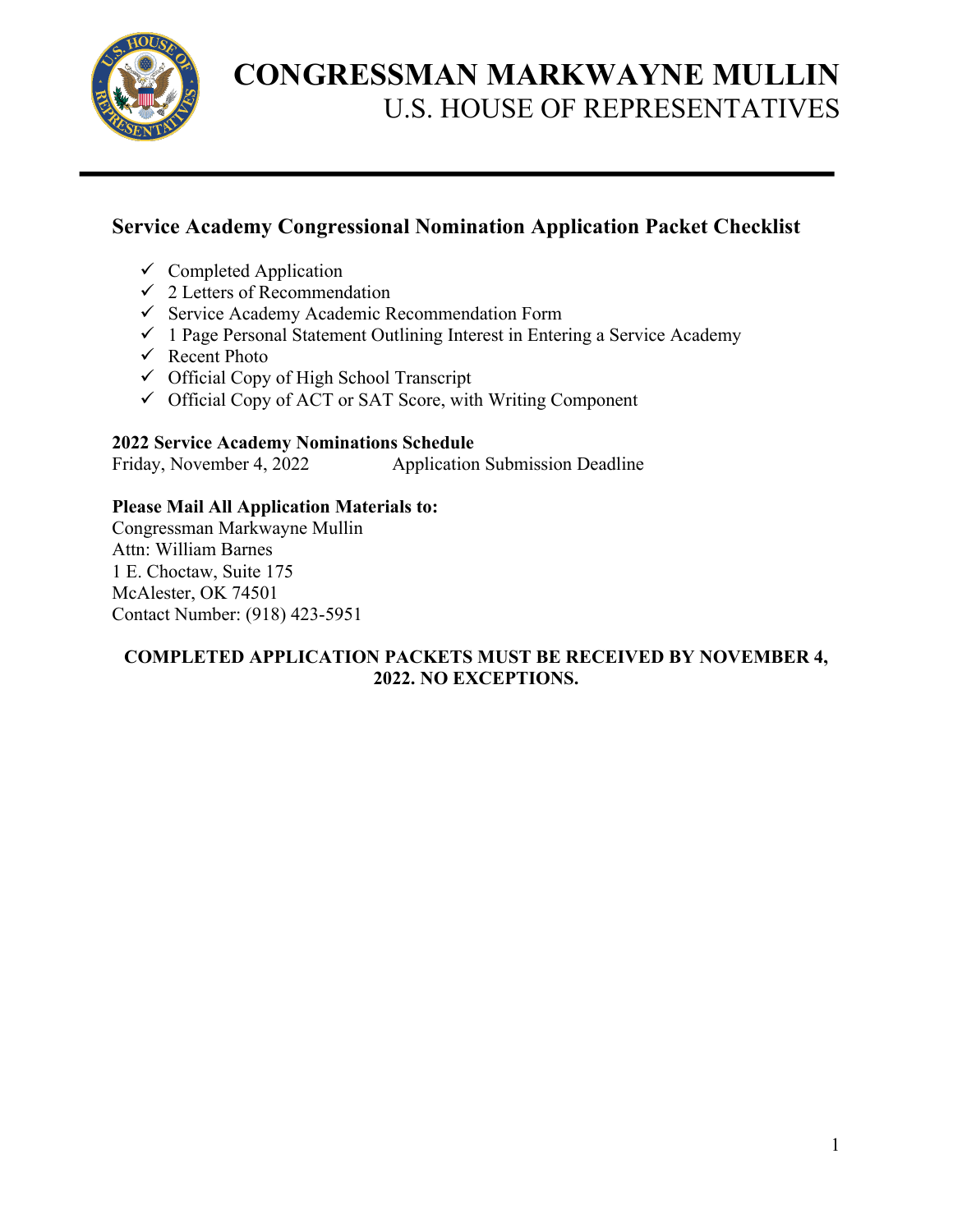

### **Service Academy Congressional Nomination Application**

| I. General                                                                                                                                                                                                                                                                                                                                          |  |  |                                   |
|-----------------------------------------------------------------------------------------------------------------------------------------------------------------------------------------------------------------------------------------------------------------------------------------------------------------------------------------------------|--|--|-----------------------------------|
| Full Name: <u>Last First</u> Middle Suffix                                                                                                                                                                                                                                                                                                          |  |  | $SSN: \underline{\qquad \qquad }$ |
|                                                                                                                                                                                                                                                                                                                                                     |  |  |                                   |
| <b>Home Address in the 2<sup>nd</sup> District:</b><br>Number and Street City, State $\overline{C}$ $\overline{C}$ $\overline{C}$ $\overline{C}$ $\overline{C}$ $\overline{C}$ $\overline{C}$ $\overline{C}$ $\overline{C}$ $\overline{C}$ $\overline{C}$ $\overline{C}$ $\overline{C}$ $\overline{C}$ $\overline{C}$ $\overline{C}$ $\overline{C}$ |  |  |                                   |
|                                                                                                                                                                                                                                                                                                                                                     |  |  |                                   |
| Mailing Address (if different): Number and Street City, State Zip Code                                                                                                                                                                                                                                                                              |  |  |                                   |
|                                                                                                                                                                                                                                                                                                                                                     |  |  |                                   |
|                                                                                                                                                                                                                                                                                                                                                     |  |  |                                   |
|                                                                                                                                                                                                                                                                                                                                                     |  |  |                                   |
|                                                                                                                                                                                                                                                                                                                                                     |  |  |                                   |
| <b>Email Address:</b> The state of the state of the state of the state of the state of the state of the state of the state of the state of the state of the state of the state of the state of the state of the state of the state<br>Academy Preferences (If interested in more than one academy, please rank in order of<br>priority)             |  |  |                                   |
| $1.$ 2.                                                                                                                                                                                                                                                                                                                                             |  |  |                                   |
| $3.$ $4.$                                                                                                                                                                                                                                                                                                                                           |  |  |                                   |
| II. Family                                                                                                                                                                                                                                                                                                                                          |  |  |                                   |
|                                                                                                                                                                                                                                                                                                                                                     |  |  |                                   |
|                                                                                                                                                                                                                                                                                                                                                     |  |  |                                   |
|                                                                                                                                                                                                                                                                                                                                                     |  |  |                                   |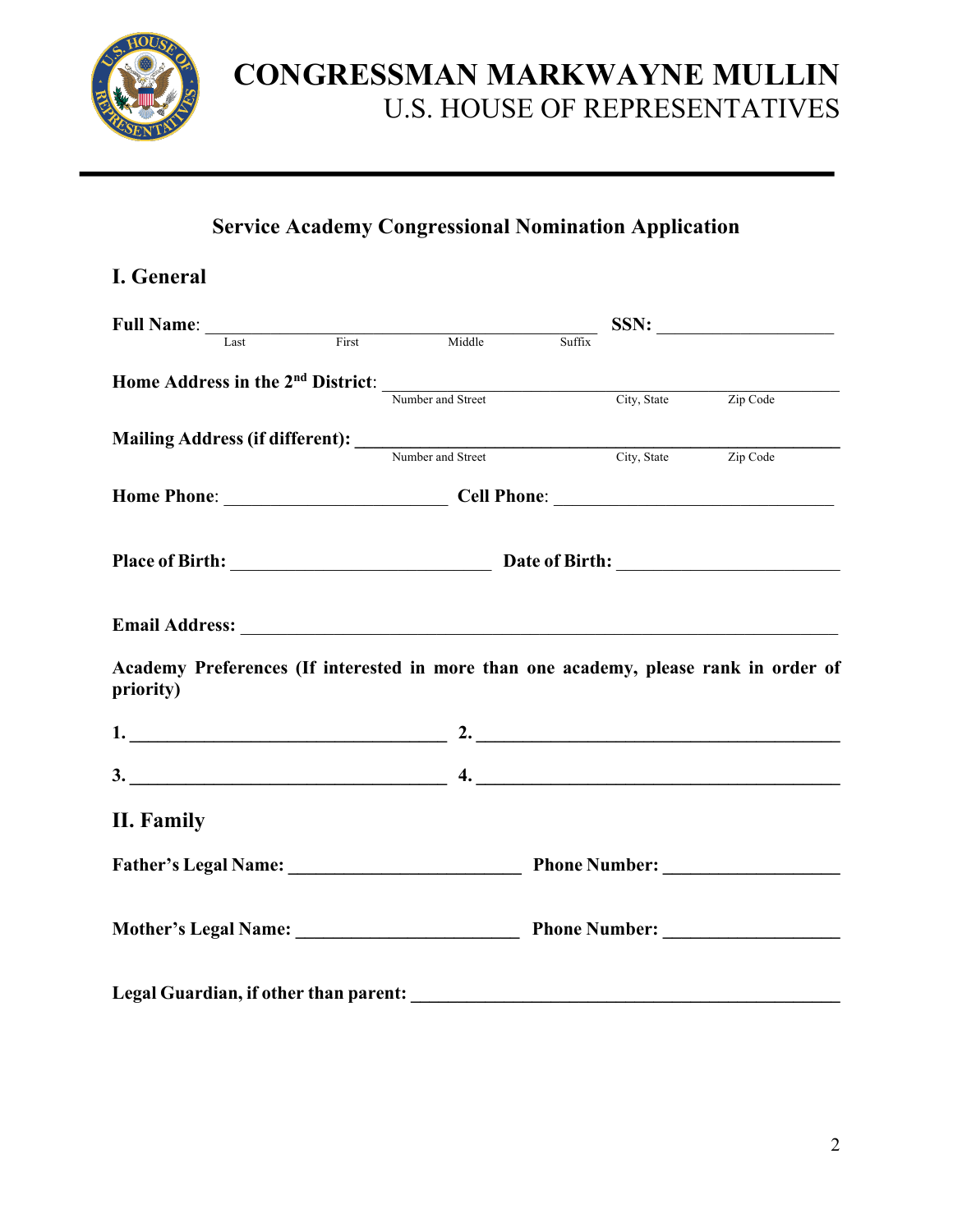

| <b>III. Academic Information</b> | Graduation Year: ______                                                                   |
|----------------------------------|-------------------------------------------------------------------------------------------|
|                                  |                                                                                           |
|                                  |                                                                                           |
|                                  |                                                                                           |
| please list them below:          | If you have taken or are taking Honors/AP classes, or courses at a college or university, |
|                                  | ,我们也不会有什么?""我们的人,我们也不会有什么?""我们的人,我们也不会有什么?""我们的人,我们也不会有什么?""我们的人,我们也不会有什么?""我们的人          |
|                                  |                                                                                           |

### **IV. Activities and Awards**

| <b>Activity</b> | Description of activity, accomplishments, offices<br>held, awards, etc. | $\overline{Year(s)}$ |
|-----------------|-------------------------------------------------------------------------|----------------------|
|                 |                                                                         |                      |
|                 |                                                                         |                      |
|                 |                                                                         |                      |
|                 |                                                                         |                      |
|                 |                                                                         |                      |
|                 |                                                                         |                      |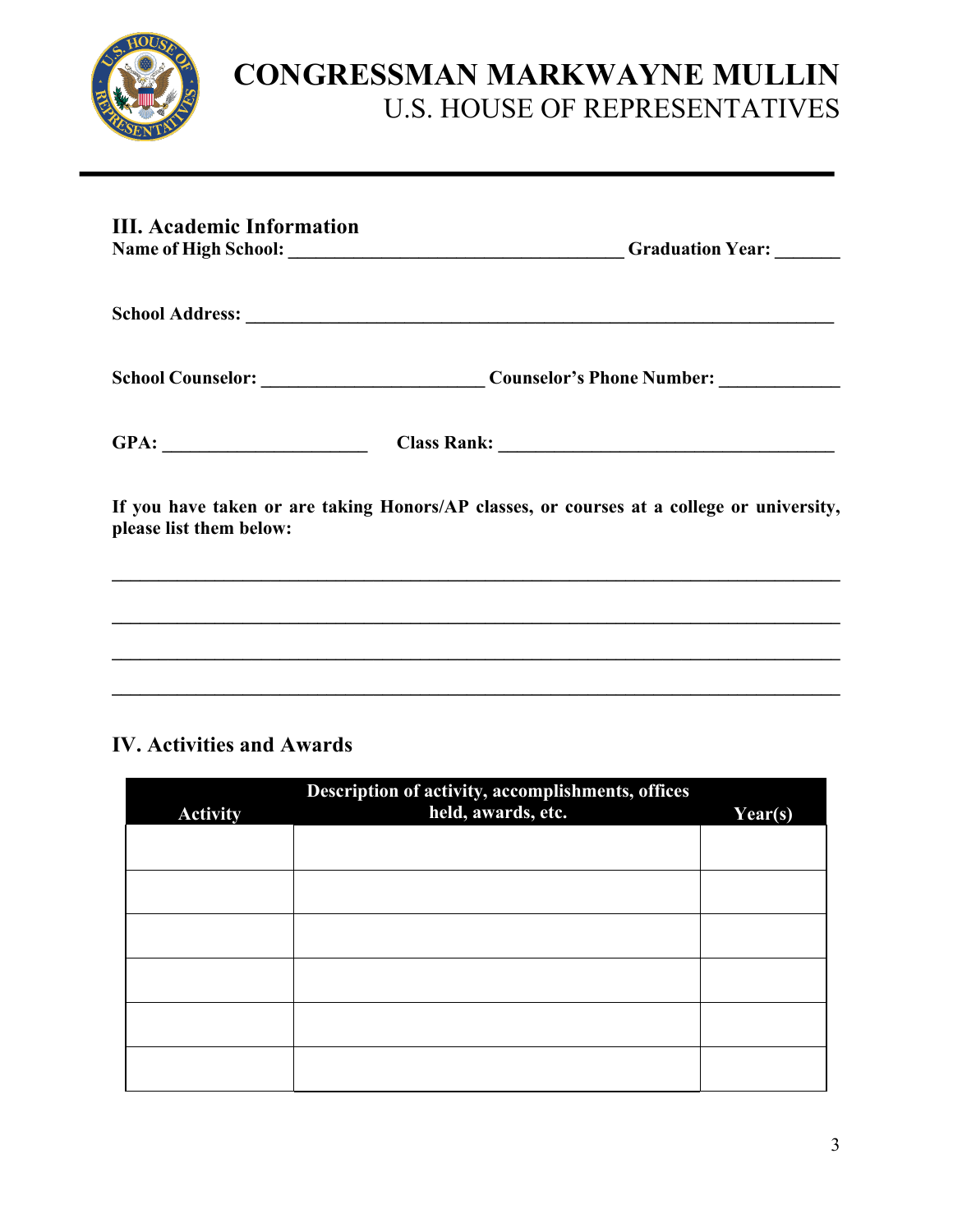

### **V. Nomination**

If also seeking a nomination through another office, please list below:

#### **VI. Signature**

I certify that I am a legal resident of the Second Congressional District of Oklahoma and that all information provided is accurate. I understand that the deadline for application is on or before November 4, 2022.

 $\mathcal{L}_\mathcal{L} = \{ \mathcal{L}_\mathcal{L} = \{ \mathcal{L}_\mathcal{L} = \{ \mathcal{L}_\mathcal{L} = \{ \mathcal{L}_\mathcal{L} = \{ \mathcal{L}_\mathcal{L} = \{ \mathcal{L}_\mathcal{L} = \{ \mathcal{L}_\mathcal{L} = \{ \mathcal{L}_\mathcal{L} = \{ \mathcal{L}_\mathcal{L} = \{ \mathcal{L}_\mathcal{L} = \{ \mathcal{L}_\mathcal{L} = \{ \mathcal{L}_\mathcal{L} = \{ \mathcal{L}_\mathcal{L} = \{ \mathcal{L}_\mathcal{$ 

**\_\_\_\_\_\_\_\_\_\_\_\_\_\_\_\_\_\_\_\_\_\_\_\_\_\_\_\_\_\_\_\_\_\_\_\_\_\_\_\_\_\_ \_\_\_\_\_\_\_\_\_\_\_\_\_\_\_\_\_\_\_\_\_\_\_\_\_\_\_\_\_\_\_** Signature Date